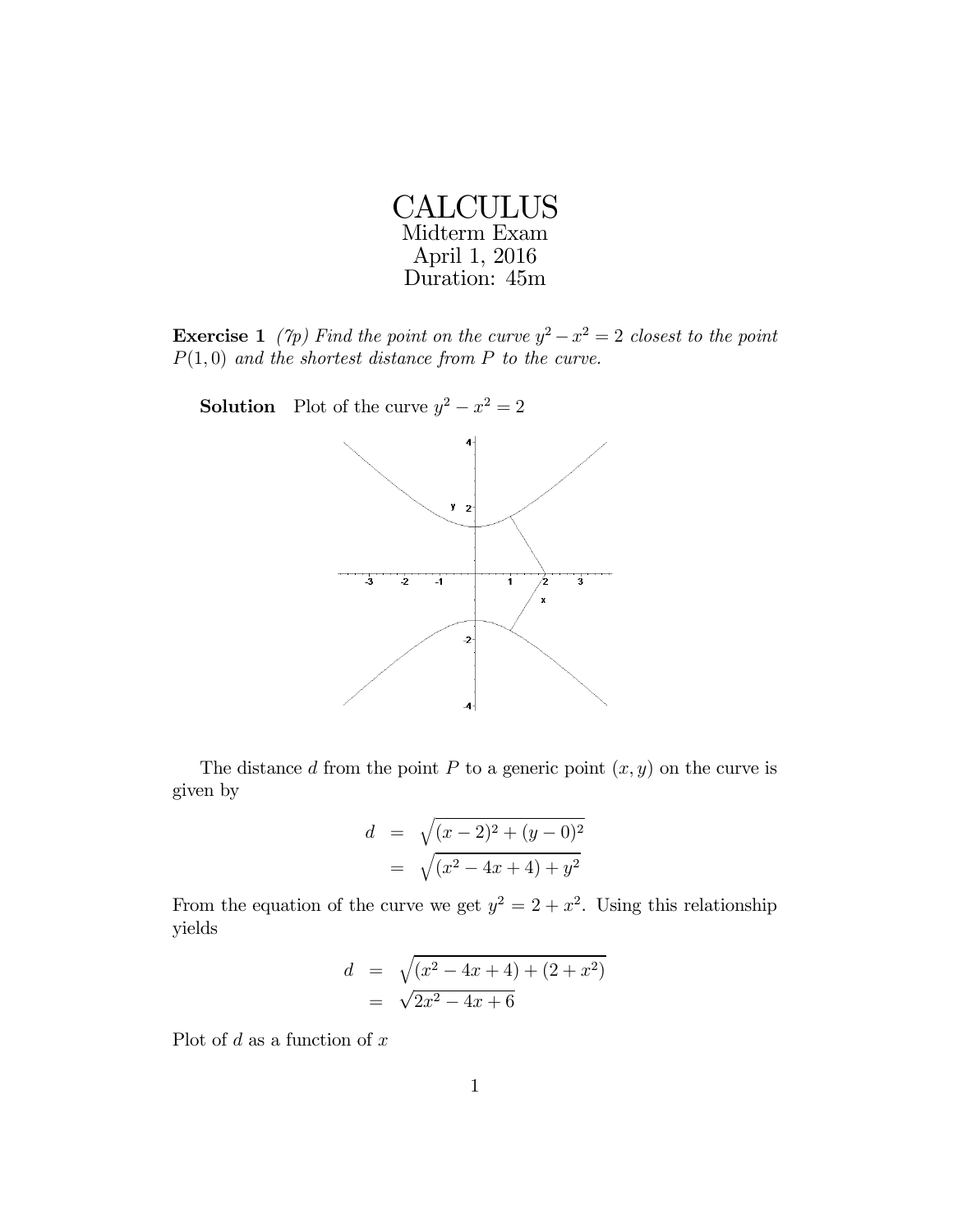

Since  $(d^2)' = 2dd'$  and  $d \neq 0$ , finding the points where  $d' = 0$  is equivalent to finding the points where the derivative of

$$
d^2 = 2x^2 - 4x + 6
$$

equals zero, i.e. the solution(s) of the equation

$$
4x - 4 = 0.
$$

The only solution is  $x = 1$ . Therefore  $x = 1$ ,  $y = \pm \sqrt{3}$  are the points on the curve closest to the point  $(2, 0)$  and the minimum distance to the curve is

 $d_{\min} = 2.$ 

**Exercise 2** (6p) Find the average (mean) value of the function  $y = \sqrt{x}$  on the interval [0, 2]. Graph the function and explain the meaning of this average value. Does the function take on its average value at some point in the given interval?

**Solution** The average value of a function  $y = f(x)$  on the interval [a, b] is defined by the integral

$$
\bar{y} = \frac{1}{b-a} \int_a^b f(x) \, dx
$$

In this case

$$
\bar{y} = \frac{1}{2} \int_0^2 \sqrt{x} \, dx
$$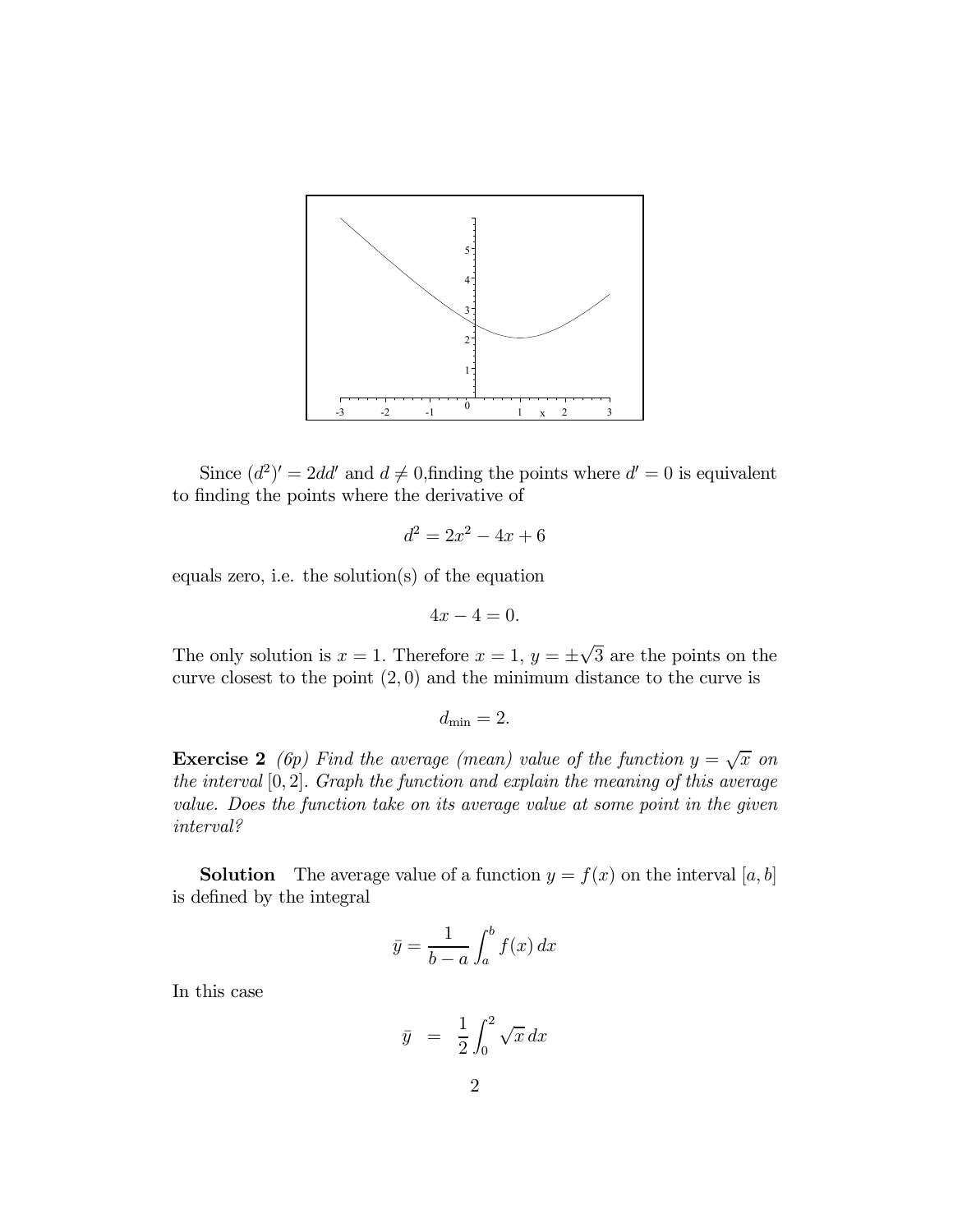$$
= \frac{1}{2} \frac{x^{3/2}}{\frac{3}{2}} \Big|_0^2
$$
  
=  $\frac{2\sqrt{2}}{3}$ .

The average value is the height of a rectangle whose area is the same as the are under the graph of the function



The average value is taken at the point  $x$  such that

$$
\sqrt{x} = \frac{2\sqrt{2}}{3}
$$

i.e. at the point

$$
x = \frac{8}{9}.
$$

**Exercise 3** ( $7p$ ) The base of a solid is the region bounded by the parabola  $y^2 = x$  and the lines  $x = 1$  and  $x = 2$  Find the volume of the solid if its cross sections perpendicular to the x-axis are isosceles right triangles having the hypotenuse in the plane of the base.